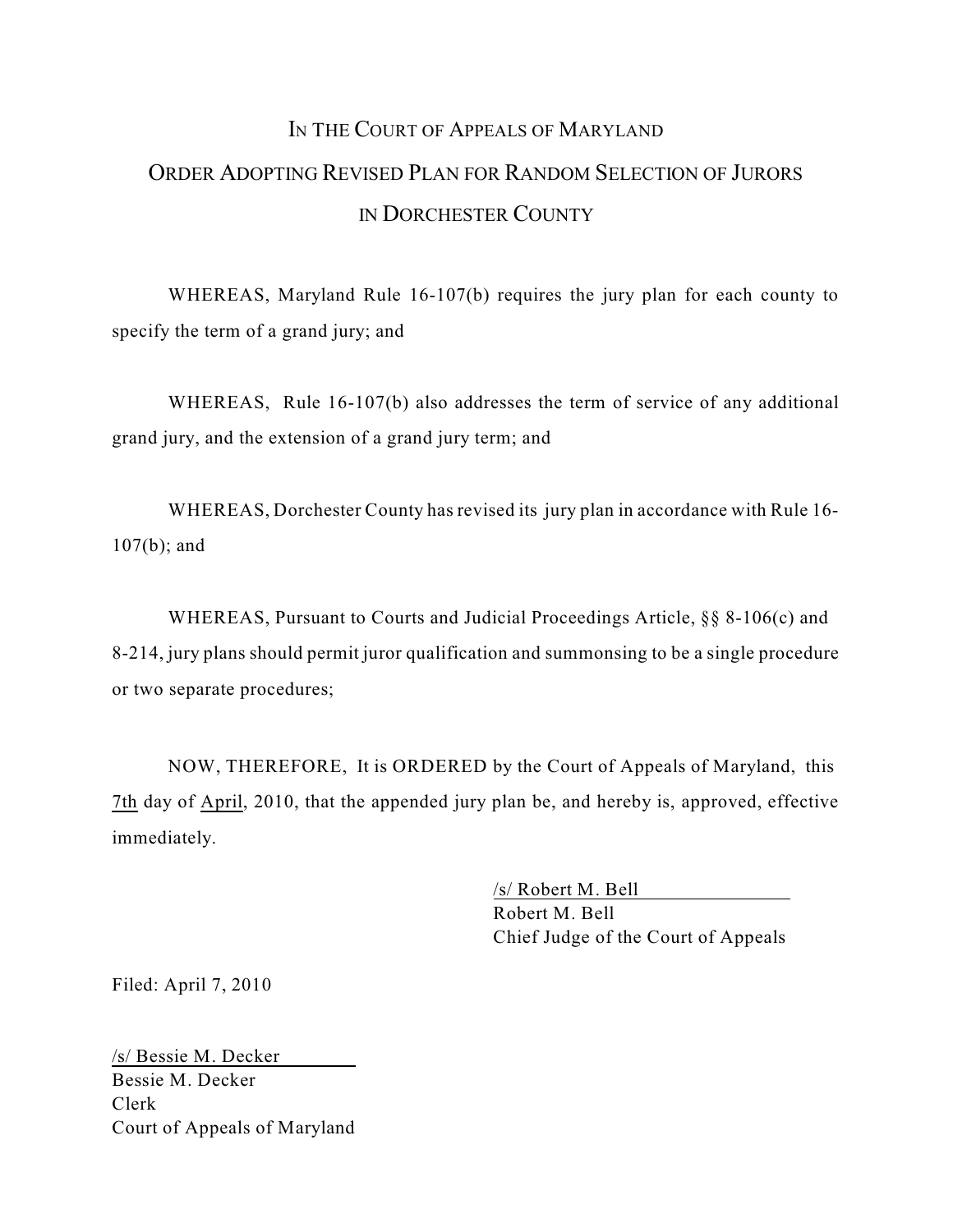#### I. **Jury Judge** – CJ § 8-204.

The jury judge for the Circuit Court shall be the County Administrative Judge of the Circuit Court or another judge designated by the County Administrative Judge.

# II. **Jury Commissioner and Acting Jury Commissioner** – CJ § 8-205.

# A. *Jury Commissioner.*

The jury commissioner for the Circuit Court shall be an individual designated by the County Administrative Judge of the Circuit Court.

#### B. *Acting Jury Commissioner.*

(1) If the jury commissioner istemporarily unavailable or unable to perform duties, the jury judge shall designate an acting jury commissioner.

(2) In this plan, "jury commissioner" includes an acting jury commissioner.

# III. **Juror Selection.**

A. *Randomness –* CJ § 8-104.

Each jury for a county shall be selected at random from a fair cross section of the adult citizens of this State who reside in the county. To ensure randomness of selection, names shall be selected from the full pool of names in a manner in which no one can affect the selection or exclusion of a specific name. Computer or other means may be used for selection in accordance with the requirements for randomness.

B. *Restrictions on Exclusions* – CJ § 8-102(b).

A citizen may not be excluded from jury service due to color, disability, economic status, national origin, race, religion, or sex.

# C. *Frequency of Service* – CJ § 8-216.

Notwithstanding CJ  $\S$  8-310(c)(2), an individual may be summoned for jury service after 1 year if the individual serves on a trial jury for fewer than 5 days in a 3-year period.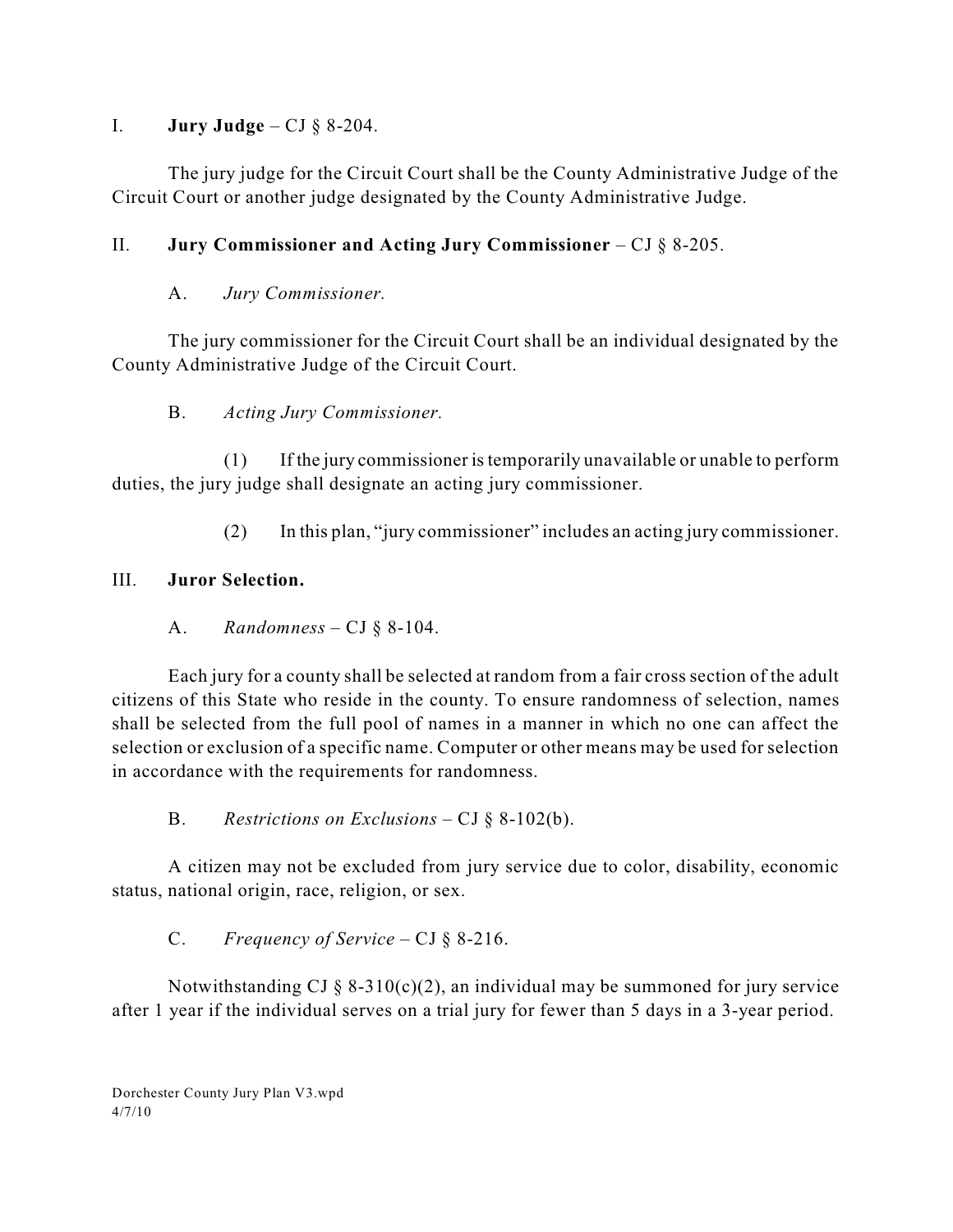D. *Source Pool for Prospective Jurors* – CJ §§ 8-206(a) and (b) and 8-213.

(1) The source pool shall include the names of all of the adult residents of the County on:

(i) a Statewide voter registration list;

(ii) a list of holders of driver'slicensesissued by the Maryland Motor Vehicle Administration; and

(iii) a list of holders of identification cards issued by the Maryland Motor Vehicle Administration.

This Section D does not preclude the use of technology and/or lists for removing duplicate or obsolete data, so long as new names are not added in the process.

(2) The jury judge shall have the source pool compiled:

(i) by the jury commissioner;

(ii) with the agreement of the Administrative Office of the Courts, by the Administrative Office; or

(iii) by a contractor.

(3) The Statewide voter registration list shall be no older than that used in the most recent general election.

E. *Prospective Juror Pool* – CJ §§ 8-206(a), 8-207, and 8-213.

(1) To ensure that each jury is selected in accordance with the requirements of CJ Title 8, the jury commissioner is to have the names of prospective jurors selected solely from the most recent source pool as provided in this Section E.

(2) The jury judge shall have the names of prospective jurors selected at least once a year and at additional times when the jury judge directs.

- (3) The minimum number of names to be selected is the greater of:
	- (i) 150 prospective jurors; or
	- (ii) 0.5% of the total number of names in the source pool.
- (4) The jury judge shall have the names selected randomly:
	- (i) by the jury commissioner;

(ii) with the agreement of the Administrative Office of the Courts, by the Administrative Office; or

(iii) by a contractor.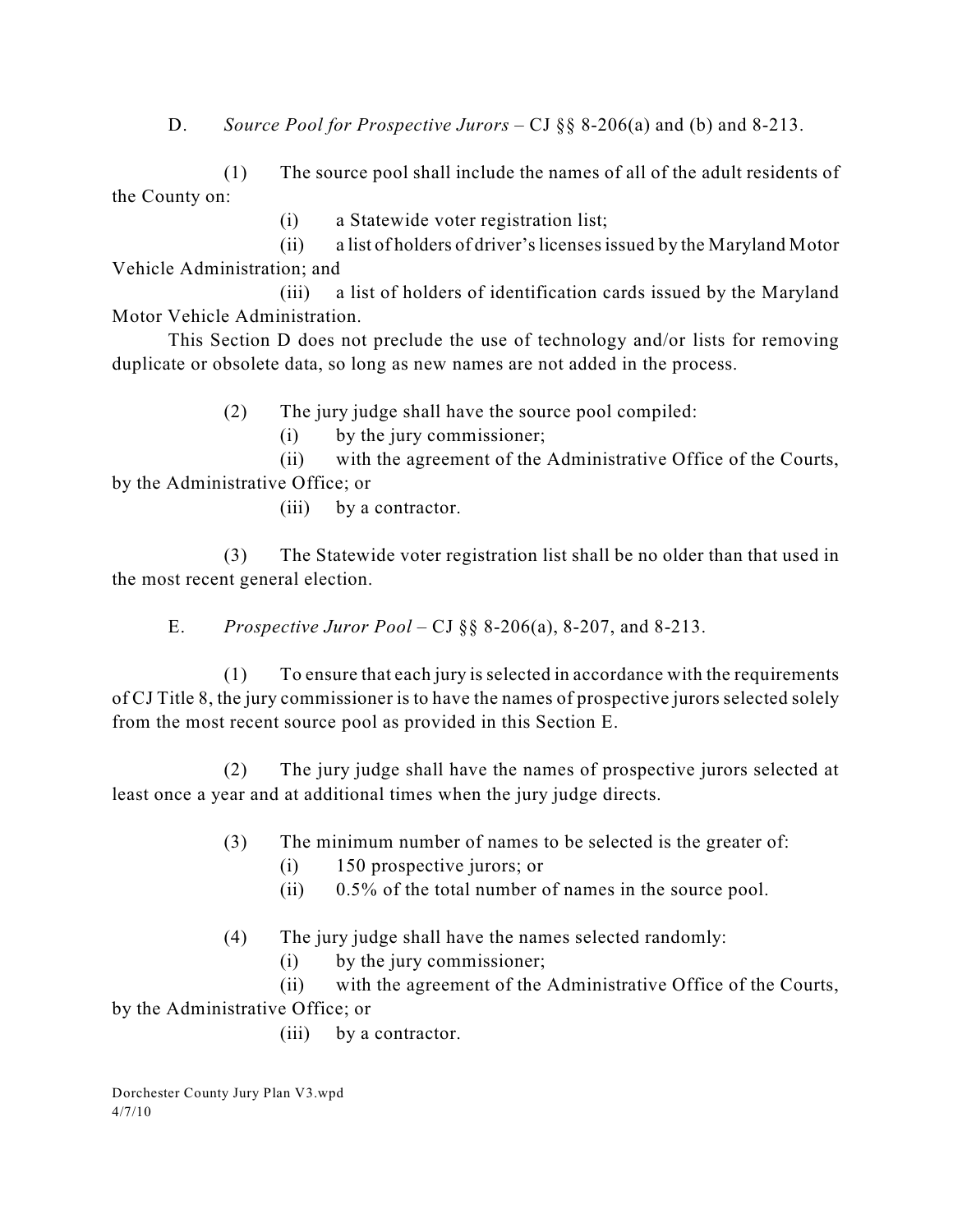F. *Juror Qualification* – CJ §§ 8-106(c), 8-208, 8-210, 8-212, 8-213, 8-214, 8- 302, and 8-402.

(1) Each individual whose name is selected under Section E shall be sent a juror qualification form, which may include a summons. The jury judge shall have the form sent:

(i) by the jury commissioner;

(ii) with the agreement of the Administrative Office of the Courts, by the Administrative Office; or

(iii) by a contractor.

(2) In addition to the questions set forth under CJ  $\S$  8-302(a), the juror qualification form shall ask for:

- (i) home, work, and cellular telephone numbers;
- (ii) name of employer;
- (iii) electronic mail address(es); and
- (iv) need for an accommodation under the federal Americans with

Disabilities Act.

(3) Qualification and summonsing may be a single procedure or two separate procedures.

(4) (i) Summonses for jury service shall be served:

- 1. by first class United States mail to address; and
- 2. on failure to respond to service by mail, personally by the

Sheriff.

- (ii) The jury judge shall have service effected:
	- 1. by the jury commissioner;

2. with the agreement of the Administrative Office of the

Courts, by the Administrative Office; or

3. by a contractor.

(5) Based on the information provided on the juror qualification form or during an interview or other competent evidence, a jury judge shall:

(i) except as expressly provided otherwise in this Section F(6), decide all questions with regard to disqualifying a person from jury service, exempting an individual from jury service, excusing an individual from jury service, and postponing jury service of an individual;

Dorchester County Jury Plan V3.wpd 4/7/10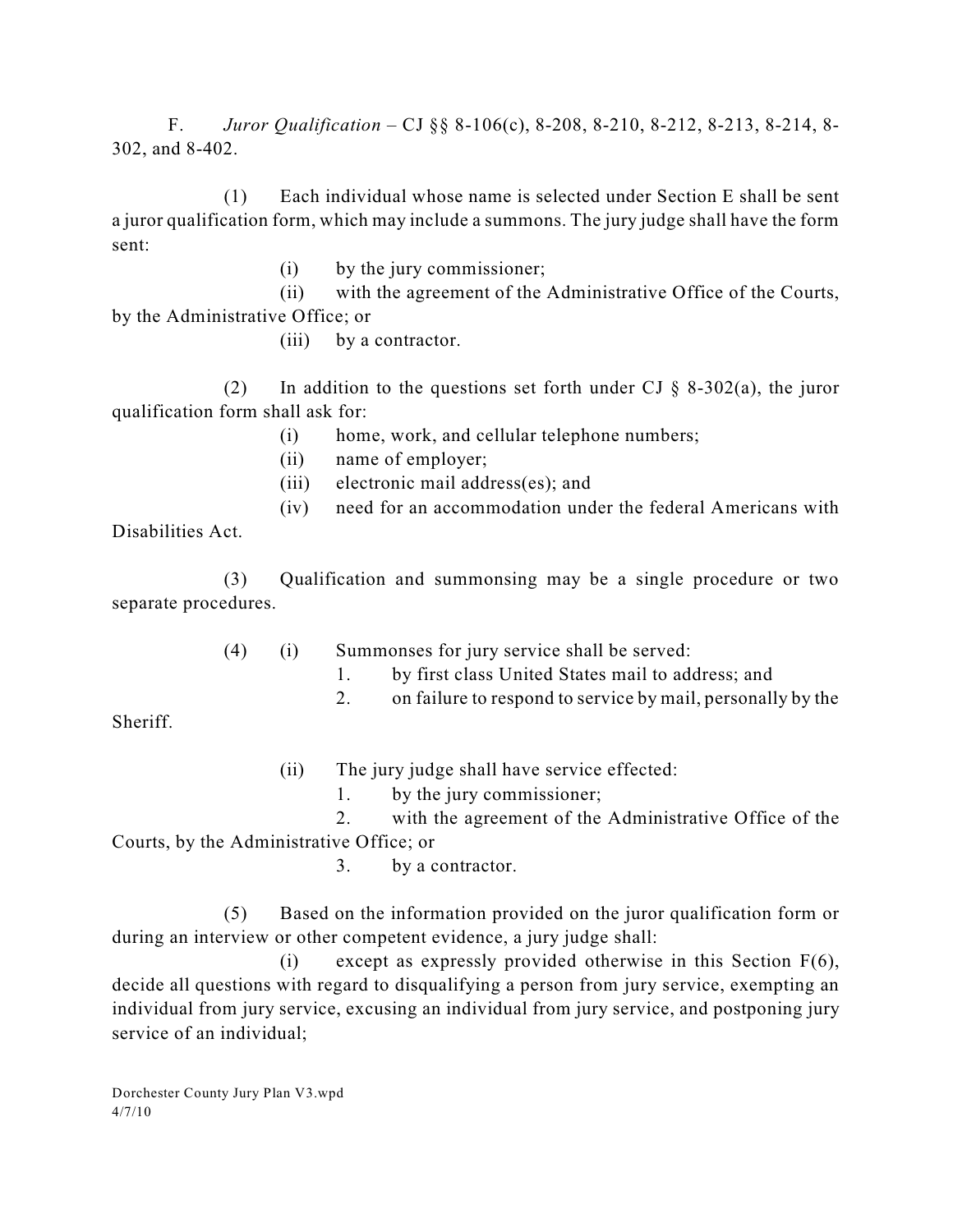(ii) decide all questions referred by the jury commissioner; and

(iii) act on a written request for review of the jury commissioner's decision as to disqualification, exemption, or postponement.

(6) Based on the information provided on the juror qualification form or during an interview or other competent evidence, the jury commissioner may:

(i) exempt an individual from jury service:

1. if the individual makes a written request for exemption as being 70 years old or older;

2. while the individual is an elected official of the federal legislative branch, as defined in 2 U.S.C. § 30A;

3. if the individual is an active duty member of the Armed Forces with documentation required under 10 U.S.C. § 982 and 32 C.F.R. Parts 144 and 516, pursuant to DoD Directive 5525.8; or

4. if the individual is a member of the organized militia with documentation required under Maryland Code, Public Safety Article, § 13-218;

(ii) decide whether an individual is disqualified from jury service because the individual:

- 1. is not a United States citizen;
- 2. is not an adult on the day selected as a prospective juror;
- 3. is not a county resident;
- 4. cannot comprehend spoken English or speak English;
- 5. cannot comprehend written English, read English, or write English proficiently enough to complete a juror qualification form satisfactorily;
	- 6. has a disability documented by a health care provider;
- 7. has been convicted of a crime for which the individual was sentenced to imprisonment for more than 6 months and has not been pardoned;
- 8. has pending a criminal charge with potential sentence of imprisonment for more than 6 months; or
	- 9. is dead; or
	- (iii) reschedule jury service for an individual not more than twice.

(7) Notwithstanding any authority granted under this Section  $F(6)$ , the jury commissioner:

(i) may refer a decision to the jury judge;

(ii) shall inform the jury judge immediately after the jury commissioner becomes aware that a qualified juror was, is, or will be disqualified for jury service; and

(iii) shall inform the jury judge and trial judge immediately after the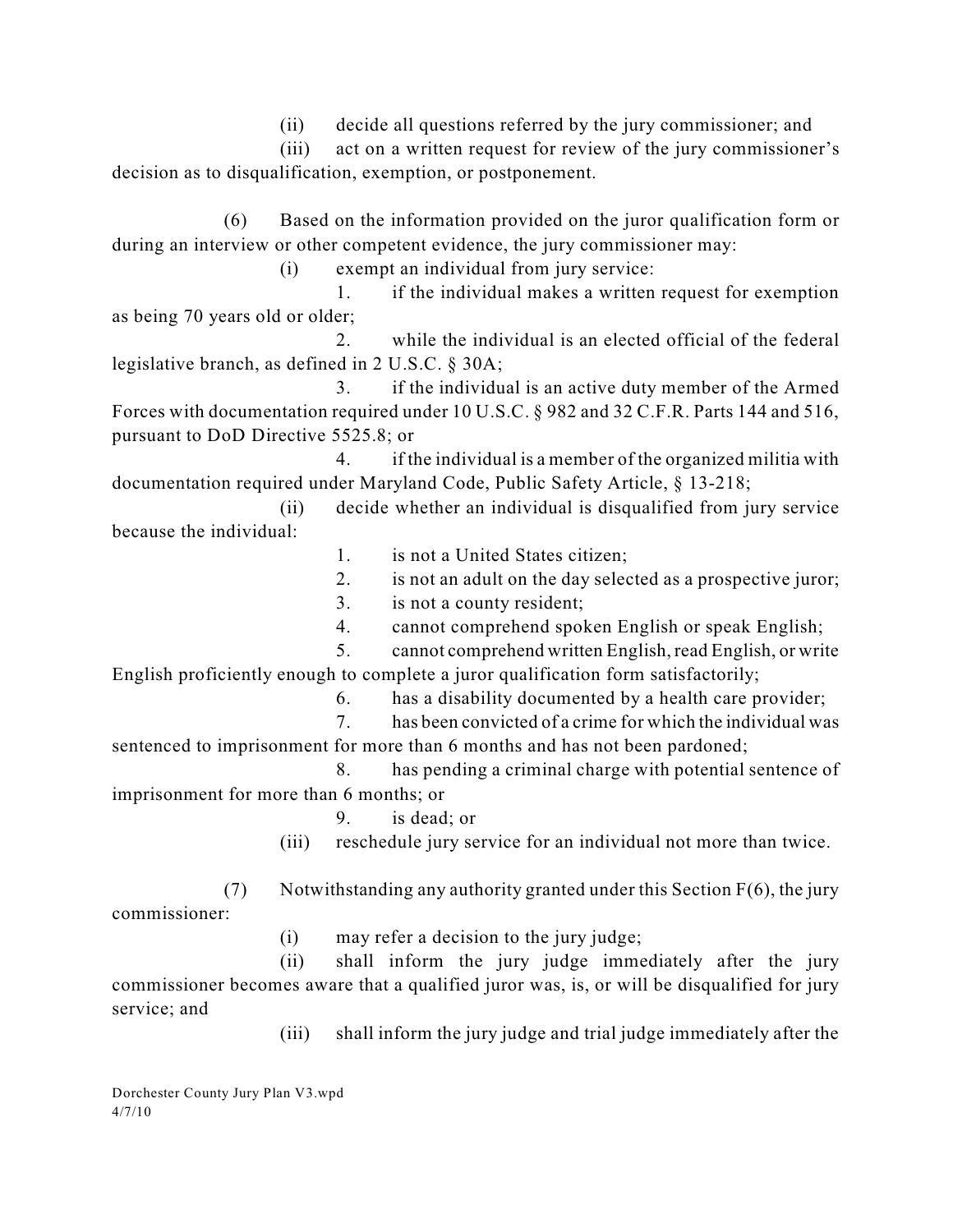jury commissioner becomes aware that a sworn juror was, is, or will be disqualified for jury service.

(8) An individual may submit a written request for review of the jury commissioner's decision under this Section F(6).

G. *Qualified Juror Pool* – CJ §§ 8-207, 8-209, and 8-213.

(1) To ensure that each jury is selected in accordance with the requirements of CJ Title 8, the jury commissioner is to have the names of qualified jurors selected as provided in this Section G.

(2) The jury judge shall have the names of qualified jurors selected at intervals that the jury judge directs.

(3) The jury judge shall determine the minimum number of names to be selected based on the needs of the Circuit Court.

(4) The jury judge shall have the names selected:

(i) by the jury commissioner;

(ii) with the agreement of the Administrative Office of the Courts, by the Administrative Office; or

(iii) by a contractor.

(5) From among the qualified jurors, without dictating sequence of selection:

(i) 23 names shall be selected to serve as grand jurors;

(ii) names shall be selected to serve as alternate grand jurors in the number required under the Maryland Rules; and

(iii) the restshall be available forselection for additional grand juries and for trial juries.

#### IV. **Access to Juror Information** – CJ § 8-105.

Access to juror information shall be only as allowed by rule.

# V. **Grand Jury Terms** - Md. Rule 16-107(b).

A. *Terms*

Dorchester County Jury Plan V3.wpd 4/7/10